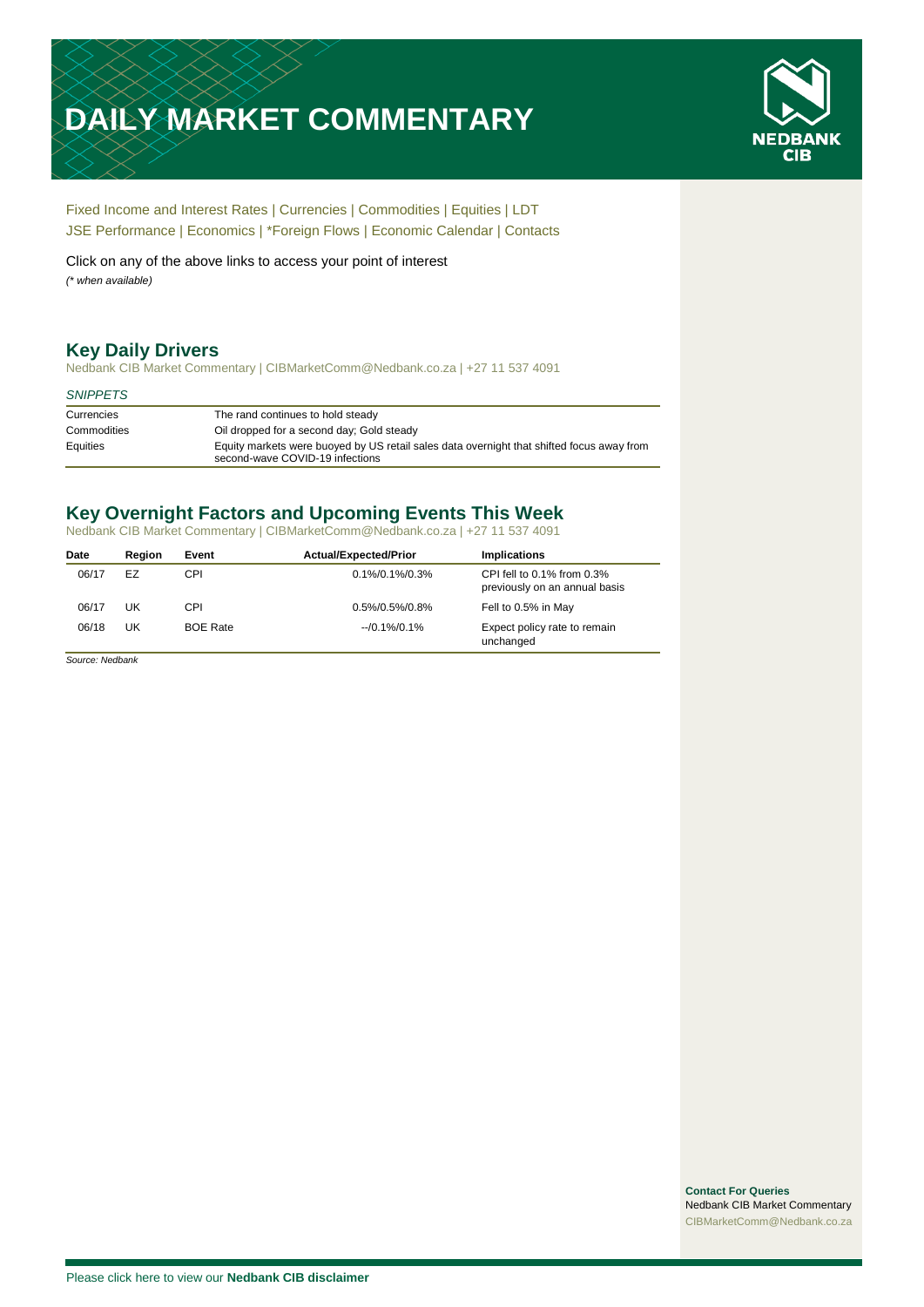# <span id="page-1-0"></span>**Fixed Income and Interest Rates**

Bond flow sales |+2711 535 4021 | Corporate Money Markets | +2711 535 4007 | Business Bank Money Markets | +2711 535 4006

|                                 |                   | Δ       | Δ                | Δ          | Δ         | <b>MTD</b> trend |
|---------------------------------|-------------------|---------|------------------|------------|-----------|------------------|
| <b>Bonds</b>                    | <b>Last price</b> | 1d      | <b>MTD</b>       | <b>YTD</b> | 12Month   |                  |
|                                 | %                 | bps     | bps              | bps        | bps       |                  |
| R208-0,8 yrs                    | 3,65              | $-0,76$ | 13,94            | $-309,36$  | $-282,76$ | φ                |
| R186-6,5 yrs                    | 7,87              | 0,05    | 22,65            | $-37,15$   | $-38,35$  | φ                |
| R2030-9,6 yrs                   | 9,43              | $-0,00$ | 53,10            | 40,80      | 40,80     | Ϋ                |
| R2048-27,7 yrs                  | 11,46             | $-0.01$ | 54,19            | 138,29     | 161,39    | φ                |
| US 10 yr                        | 0,71              | $-2,63$ | 5,91             | $-120,67$  | $-134,79$ | φ                |
| <b>UK 10 yr</b>                 | 0,19              | $-1,70$ | 0,60             | $-63,20$   | $-66,00$  | Φ                |
| German 10 yr                    | $-0,39$           | 3,50    | 5,50             | $-20,70$   | $-14,80$  | Φ                |
| Japan 10 yr                     | 0,01              | $-1,00$ | 0,60             | 2,20       | 13,50     | φ                |
|                                 |                   | Δ       | Δ                | Δ          | Δ         | <b>MTD</b> trend |
| <b>Money Market</b>             | Last price        | 1d      | <b>MTD</b>       | <b>YTD</b> | 12Month   |                  |
|                                 | $\frac{9}{20}$    | bps     | bps              | bps        | bps       |                  |
| SA repo rate                    | 3,75              | 0,00    | 0,00             | $-275.00$  | $-300,00$ | ۰                |
| SA prime rate                   | 7,25              | 0,00    | 0,00             | $-275,00$  | $-300,00$ | ۰                |
| SA CPI (MTD = previous month)   | 4,10              |         | $-50,00$         | 10,00      | $-40,00$  | ⊎                |
| SA 3m JIBAR                     | 3,94              | 0,00    | $-6,60$          | $-285.80$  | $-311.60$ | ⊎                |
| SA 3m NCD                       | 3,95              | 0,00    | $-5,00$          | $-287,50$  | $-307,50$ | ⊎                |
| SA 6m NCD                       | 4,25              | 0,00    | $-17,50$         | $-307,50$  | $-322,50$ | V                |
| SA 12m NCD                      | 4,61              | 0,00    | $-15,00$         | $-301.25$  | $-318,75$ | J                |
| US 3m LIBOR                     | 0,31              | 0,89    | $-3,61$          | $-160,05$  | $-209,41$ | J                |
| UK 3m LIBOR                     | 0,20              | 0,25    | $-3,20$          | $-59,59$   | $-59,18$  | ⊎                |
| Japan 3m LIBOR                  | $-0,05$           | $-0,20$ | $-1,02$          | $-0,37$    | 1,68      | J                |
| Source: Bloomberg & Nedbank CIB | Time              |         | 2020/06/18 07:26 |            |           |                  |

|                                  |                | Δ<br>1d | Δ<br><b>MTD</b> | Δ<br><b>YTD</b> | Δ<br>12Month | <b>MTD</b> trend |
|----------------------------------|----------------|---------|-----------------|-----------------|--------------|------------------|
| <b>FRAs and Swaps</b>            | Last price     |         |                 |                 |              |                  |
|                                  | %              | bps     | bps             | bps             | bps          |                  |
| 3X6 FRA                          | 3,74           | $-2,00$ | $-2,00$         | $-286,50$       | $-310,00$    | ψ                |
| 6X9 FRA                          | 3,65           | 0.00    | 4,00            | 3,00            | 4,00         | ۸                |
| 9X12 FRA                         | 3,72           | $-2,50$ | $-8,50$         | $-277,50$       | $-288,50$    | ψ                |
| 18X21 FRA                        | 4,25           | 0,00    | $-27,00$        | $-232,50$       | $-246,00$    | ψ                |
| SA 2yr Swap                      | 3,96           | $-3,70$ | $-14,70$        | $-262,20$       | $-281,20$    | ψ                |
| SA 3yr Swap                      | 4,34           | $-6,25$ | $-13,75$        | $-232,75$       | $-252,75$    | ψ                |
| SA 5yr Swap                      | 5,37           | $-5,00$ | 3,50            | $-158,00$       | $-180,00$    | ۸                |
| SA 10yr Swap                     | 7,24           | $-7,50$ | 15,00           | $-44,00$        | $-62,00$     | φ                |
| SA 15yr Swap                     | 7,99           | $-7,50$ | 19,50           | $-7,50$         | $-15,00$     | φ                |
|                                  |                | Δ       | Δ               | Δ               | Δ            | <b>MTD</b> trend |
| <b>Spreads</b>                   | Last price     | 1d      | <b>MTD</b>      | <b>YTD</b>      | 12Month      |                  |
|                                  | $\frac{9}{20}$ | bps     | bps             | bps             | bps          |                  |
| 2v10v                            | $-3,28$        | 3,80    | $-29,70$        | $-218,20$       | $-219,20$    | ψ                |
| 3v10y                            | $-2,90$        | 1,25    | $-28,75$        | $-188,75$       | $-190,75$    | ψ                |
|                                  |                |         |                 | 350,16          |              | ۸                |
| R2030-R208                       | 5,78           | 0.76    | 39,16           |                 | 323,56       |                  |
| R2048-R2030                      | 2,03           | $-0,00$ | 1,10            | 97,50           | 120,60       | ۸                |
| 5y-R2030                         | $-4,06$        | $-5,00$ | $-49,60$        | $-198,80$       | $-220,80$    | ψ                |
| 10y-R2030                        | $-2,19$        | $-7,50$ | $-38,10$        | $-84,80$        | $-102,80$    | ψ                |
| 15y-R2030                        | $-1,44$        | $-7,50$ | $-33,60$        | $-48,30$        | $-55,80$     | ψ                |
| SA 5yr CDS spread - basis points | 279,00         | 0,00    | $-70,00$        | 112,50          | 92,25        | ψ                |

#### **US 10 Year Yield SA 10 Year Yield**





*Source: Bloomberg, Nedbank Source: Bloomberg, Nedbank*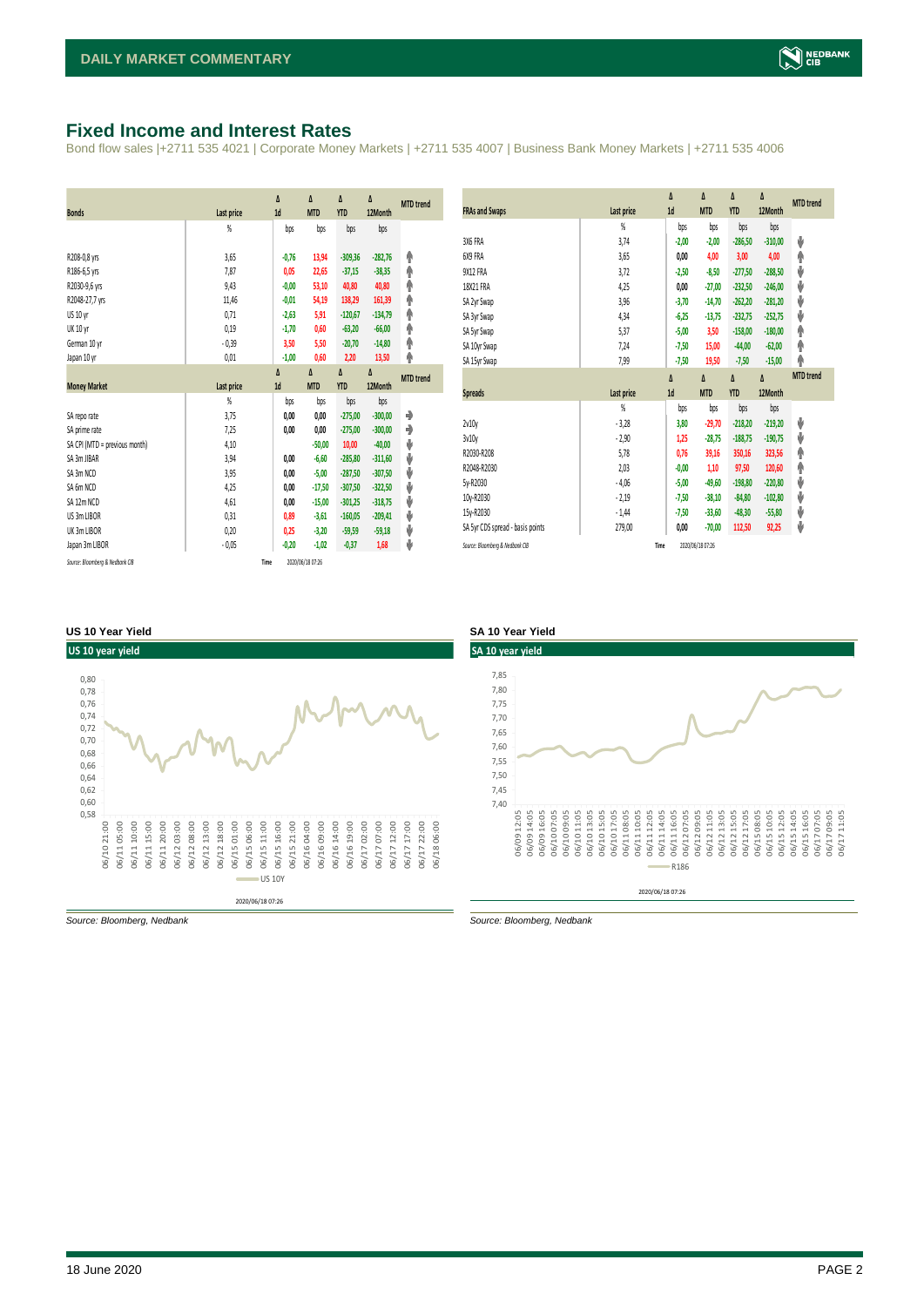

#### <span id="page-2-0"></span>**Currencies**

Business Banking FX | +27 11 535 4003 | Corporate FX | +2711 535 4002 | Institutional FX | +2711 535 4005

- Yesterday, the local trading session opened with the rand trading around the 17.1800 level. Trading activity on the day was subdued and liquidity was relatively limited, and the local unit occupied a trading range between 17.0875 and 17.2900 before closing the session basically unchanged from the open. This morning, the rand is currently trading at
- 17.2000, the EURZAR is trading at 19.3590 and the GBPZAR is trading at 21.5975.
- The international markets were similarly subdued. The EURUSD again failed to breach beyond the 1.1300 level. This morning, it is currently trading at 1.1255, marginally firmer than the closing level last night. The GBPUSD is trading at 1.2555. Gold has continued to hold steady as global uncertainty remains elevated; this morning, it is currently trading at 1,726.50, unchanged from the time of the local close last night.
- Data releases scheduled for today: no local releases, but the SARB governor will be online at 1pm; from Europe, we have the ECB economic bulletin; and from the US, we have jobless claims and the Philadelphia Fed business outlook.
- The rand has occupied a relatively limited range over the course of the most recent sessions, this as global markets contemplate the effect of a second wave of coronavirus infections and the effects of central bank stimulus measures.
- Possible trading range for the rand today: 17.0000 to 17.6000

|                                 |            | X <sub>A</sub> | X <sub>A</sub>   | $\%$ $\Lambda$ | %          | <b>MTD</b> trend | <b>USD trend</b>    |
|---------------------------------|------------|----------------|------------------|----------------|------------|------------------|---------------------|
| <b>Majors</b>                   | Last price | $-1d$          | <b>MTD</b>       | <b>YTD</b>     | 12Month    |                  |                     |
| GBPUSD                          | 1.26       | $-0.01$        | 1.71             | $-5.30$        | $-0.03$    | Φ                | USD weakness        |
| <b>EURUSD</b>                   | 1,13       | 0.09           | 1.38             | 0,37           | 0,54       | ۸                | USD weakness        |
| <b>USDJPY</b>                   | 106,85     | $-0.15$        | $-0.92$          | 1.65           | $-1,50$    | J                | <b>USD</b> weakness |
| <b>USDAUD</b>                   | 1,45       | 0,10           | $-3,03$          | 2,02           | $-0,01$    | ı                | USD weakness        |
|                                 |            | $X\Delta$      | $X\Delta$        | $% \Delta$     | $% \Delta$ | <b>MTD</b> trend | <b>ZAR trend</b>    |
| <b>Rand crosses</b>             | Last price | $-1d$          | <b>MTD</b>       | <b>YTD</b>     | 12Month    |                  |                     |
| <b>USDZAR</b>                   | 17,19      | $-0,05$        | $-2,07$          | 18,56          | 15,52      | v                | ZAR strength        |
| GBPZAR                          | 21,58      | $-0.04$        | $-0,41$          | 13,99          | 15,49      | v                | ZAR strength        |
| EURZAR                          | 19,35      | 0.03           | $-0,66$          | 18,86          | 15,96      | ÷                | ZAR strength        |
| AUD7AR                          | 11,82      | $-0,13$        | 1.01             | 16,78          | 15,51      | ٠                | <b>7AR</b> weakness |
| ZARJPY                          | 6,22       | $-0,11$        | 1,10             | $-24,76$       | $-20,17$   | ۸                | ZAR strength        |
|                                 |            | $X\Delta$      | $X\Delta$        | $% \Delta$     | $% \Delta$ | <b>MTD</b> trend | <b>ZAR trend</b>    |
| <b>African FX</b>               | Last price | $-1d$          | <b>MTD</b>       | <b>YTD</b>     | 12Month    |                  |                     |
| ZARMWK (Malawian kwacha)        | 43,18      | 1,25           | 2,83             | $-22,01$       | $-22,83$   | Φ                | ZAR strength        |
| ZARBWP (Botswana pula)          | 0,68       | 0,04           | 0,92             | $-11,12$       | $-8,93$    | ٠                | ZAR strength        |
| ZARKES (Kenyan shilling)        | 6,20       | 0.05           | 1,82             | $-16,71$       | $-13,17$   | Φ                | ZAR strength        |
| ZARMUR (Mauritian rupee)        | 2,33       | 0.45           | 1.64             | $-11,44$       | $-6,16$    | ٠                | ZAR strength        |
| ZARNGN (Nigerian naira)         | 22,52      | 0.05           | 1.79             | $-15,65$       | $-10,17$   | Φ                | ZAR strength        |
| ZARGHS (Ghanian cedi)           | 0,34       | 0,03           | 2,08             | $-21,00$       | $-11,56$   | ۸                | ZAR strength        |
| ZARZMW (Zambian kwacha)         | 1.06       | $-0.08$        | 1,59             | 5,63           | 15,74      | ÷                | ZAR strength        |
| ZARMZN (Mozambican metical)     | 4,06       | 0,05           | 2,71             | $-8,41$        | $-5,01$    | ۸                | ZAR strength        |
|                                 |            | $X\Delta$      | $X\Delta$        | $% \Delta$     | $% \Delta$ | <b>MTD</b> trend | <b>USD trend</b>    |
| <b>Emerging Market FX</b>       | Last price | $-1d$          | <b>MTD</b>       | <b>YTD</b>     | 12Month    |                  |                     |
| <b>USDBRL</b> (Brazilian Real)  | 5,23       | $-0,31$        | $-2,06$          | 22,91          | 25,62      | s                | USD weakness        |
| USDTRY (Turkish Lira)           | 6,85       | 0.08           | 0.40             | 13,14          | 14,94      | ٠                | USD strength        |
| USDMXN (Mexican Peso)           | 22,28      | $-0,32$        | 0,48             | 15,06          | 14,18      | ۸                | USD strength        |
| <b>USDINR</b> (Indian Rupee)    | 76,12      | $-0,06$        | 0,66             | 6,22           | 8,44       | ٠                | USD strength        |
| <b>USDRUB</b> (Russian Ruble)   | 69,73      | 0,11           | $-0,60$          | 11,11          | 7,77       | ı                | USD weakness        |
| Source: Bloomberg & Nedbank CIB | Time       |                | 2020/06/18 07:26 |                |            |                  |                     |

*\*Please note that the sign on the % change reflects the change on the headline number. The narrative indicates the trend direction over the month. For trade in any of these currencies, contact our FX dealing desks*





*Source: Bloomberg, Nedbank Source: Bloomberg, Nedbank*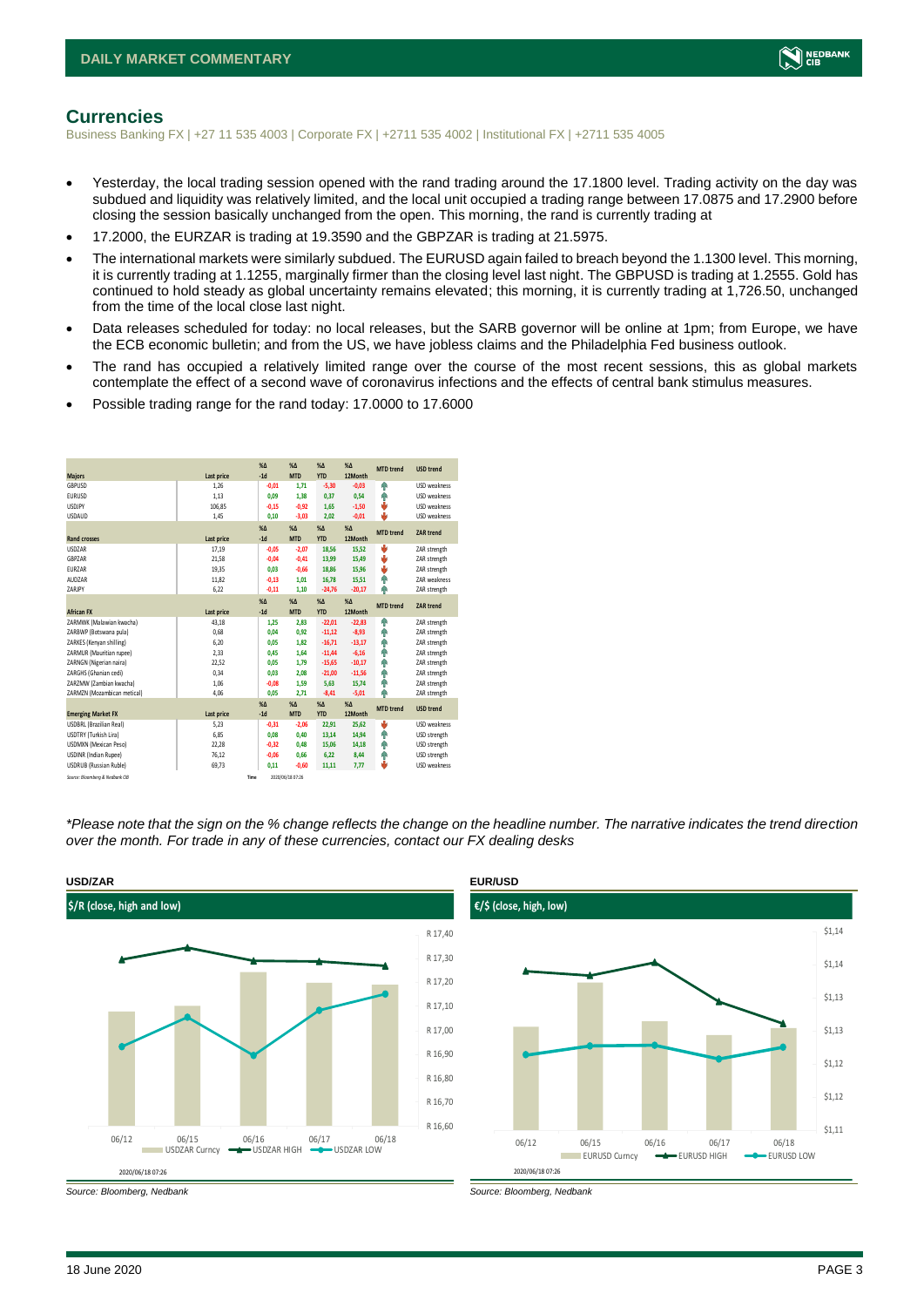

### <span id="page-3-0"></span>**Commodities**

Nedbank CIB Market Commentary | CIBMarketComm@Nedbank.co.za | +27 11 537 4091| +27 11 535 4038

- Oil dropped for a second day after a bigger-than-expected build in U.S. crude inventories worsened sentiment in a market already nervous about the potential for a second coronavirus wave in China.
- Gold was steady as markets remained concerned about a possible slowdown in global economic recovery due to a rise in new coronavirus cases in the U.S. and China, but a strengthening U.S. dollar limited the metal's appeal. Base metals mixed.

| <b>Commodities</b>              | Last price | $%$ $\Delta$<br>$-1d$ | $\%$ $\Delta$<br><b>MTD</b> | $%$ $\Delta$<br><b>YTD</b> | $\%$ $\Delta$<br>12Month | <b>MTD</b> trend |
|---------------------------------|------------|-----------------------|-----------------------------|----------------------------|--------------------------|------------------|
| Brent near future (\$)          | 40,54      | $-0,42$               | 14,75                       | $-38,58$                   | $-34,76$                 | Ŵ                |
| WTI crude (\$)                  | 37,64      | $-0,84$               | 6,06                        | $-38,36$                   | $-30,17$                 | φ                |
| Gold spot (\$)                  | 1727,65    | 0,04                  | $-0,15$                     | 13,87                      | 28,30                    | ŵ                |
| Platinum spot (\$)              | 819,06     | $-0,54$               | $-2,26$                     | $-15,26$                   | 1,85                     | ŵ                |
| SA white maize spot (R)         | 2 500.00   | 1,30                  | 3,43                        | $-3,85$                    | $-13,82$                 | q,               |
| Source: Bloomberg & Nedbank CIB |            | Time                  | 2020/06/18 07:26            |                            |                          |                  |



2020/06/18 07:26

*Source: Bloomberg, Nedbank*





*Source: Bloomberg, Nedbank Source: Bloomberg, Nedbank*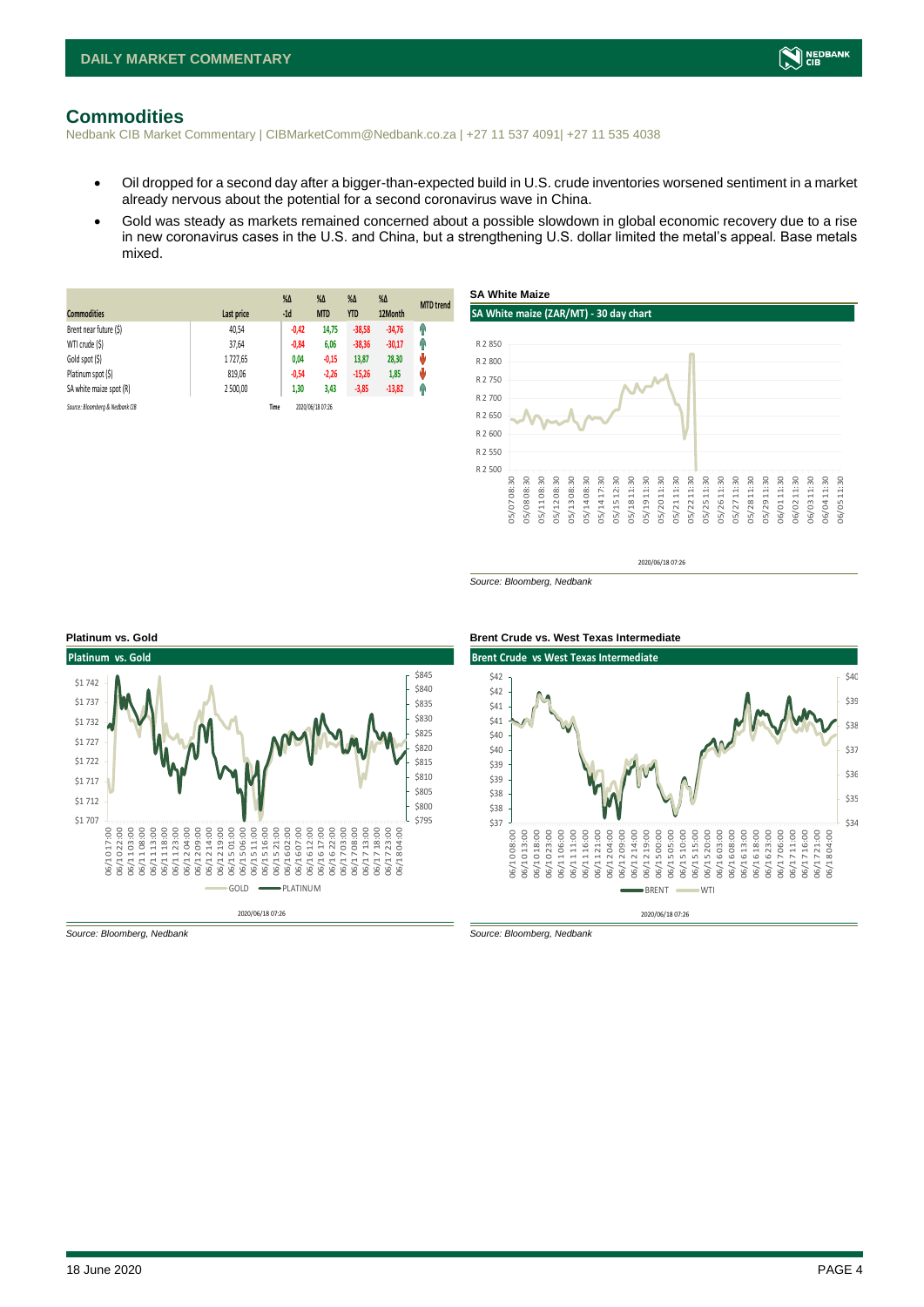

# <span id="page-4-0"></span>**Equities**

Cash equities | +2711 535 4030/31

South Africa

- The JSE played catch-up with the Top40 (49,453.20) and All Share (53,828.80), which gained 3.2% and 2.98%, respectively.
- The healthcare sector was led higher by Aspen Pharmaceuticals, which jumped over 9%. The company confirmed that it owns the rights to Dexamethasone and is benefiting from the news that this drug has been fairly successful in the treatment of COVID-19 patients.
- Index heavyweights Naspers Ltd, Prosus NV and MTN Group Ltd traded over 4.5% higher.
- The value traded was R30bn, and the rand was at 17.20 to the USD.

#### UK/Europe

- European markets added to yesterday's gains with upbeat US retail sales data overnight, buoying sentiment.
- French markets were boosted by strong performances from Worldline SA (+4.4%), Safran SA (+3%) and Sanofi (+2.9%), helping the CAC (4,995.97) outperform its peers.
- The FTSE (6,253.63) advanced 0.17%, with the financial and energy sectors lagging. Data released showed that UK inflation eased to 0.5% in May.
- Wirecard AG (+4%) and Infineon Technologies (+1.9%) were the two standout performers as the DAX (12,382.14) rose half a percent. Eurozone inflation slowed to 0.1% in April.

#### USA

- US markets experienced a choppy trading session, eventually closing mixed.
- The Dow (26,119.61) and S&P (3,113.49) traded lower, losing 0.65% and 0.36%, respectively, while the Nasdaq (9,910.53) extended gains for the fourth consecutive session, up 0.15%.
- Traders digested comments from Jerome Powell who spoke at a Congressional testimony and said that there is still significant uncertainty about the economic outlook.
- The weaker oil price weighed on energy shares; the NYSE Arca Oil index and Philadelphia Oil Service Index both plunged over 3.5%.

#### Asia

- Asian markets are trading lower this morning with the number of infections in Beijing steadily increasing.
- At the time of writing, the Nikkei (22,365.63) was down 0.40%. Communication services (+0.39%) and healthcare (+0.12%) were the only sectors trading in the black.
- The Hang Seng (24,427.54) was down 0.22%. Geely Automobile Holdings jumped over 6%, while Tencent Holdings was up 0.6%.
- The Australian Bureau of Statistics released data showing that the jobless rate in Australia hit 7.1% in May, above forecasts of 7%. 227,000 jobs were lost, missing forecasts of 125,000 jobs. The ASX (5,953.30) was down 0.64%.

|                                 |              | $\sqrt{\Lambda}$ | $\%$ $\Delta$    | $\%$ $\Delta$ | $\%$          | 2019        | <b>MTD</b> trend |
|---------------------------------|--------------|------------------|------------------|---------------|---------------|-------------|------------------|
| <b>Developed Markets</b>        | Last price   | $-1d$            | <b>MTD</b>       | <b>YTD</b>    | 12Month       | Performance |                  |
| Dow Jones                       | 26 119,61    | $-0,65$          | 2,90             | $-8,48$       | $-1,31$       | 22,34       | ۸                |
| Nasdao                          | 9910,53      | 0,15             | 4,43             | 10,45         | 24,60         | 35,23       | ۸                |
| S&P 500                         | 3 1 1 3, 4 9 | $-0,36$          | 2,27             | $-3,63$       | 6,71          | 28,88       | ۸                |
| DJ Eurostoxx 50                 | 3 267,26     | 0,76             | 7,12             | $-12,76$      | $-5,38$       | 25,12       | ۸                |
| DAX                             | 12 382,14    | 0,54             | 6.86             | $-6,54$       | 0,41          | 25,22       | ۸                |
| CAC                             | 4995,97      | 0,88             | 6,40             | $-16,43$      | $-9,32$       | 26,46       | ۸                |
| <b>FTSE</b>                     | 6 2 5 3, 2 5 | 0.17             | 2,91             | $-17,09$      | $-15,99$      | 12,00       | ۸                |
| ASX200                          | 5939,50      | $-0,87$          | 3,19             | $-11,14$      | $-9,60$       | 13,38       | ۸                |
| Nikkei 225                      | 22 389,95    | $-0,29$          | 2.34             | $-5,35$       | 6.76          | 20,93       | ۸                |
| MSCI World                      | 2 2 1 7,90   | $-0.05$          | 3,26             | $-5,96$       | 3,11          | 25,19       | ٨                |
|                                 |              | $\sqrt{\Lambda}$ | $\%$ $\Delta$    | $\%$ $\Delta$ | $\%$ $\Delta$ | 2019        |                  |
| <b>Emerging Markets</b>         | Last price   | $-1d$            | <b>MTD</b>       | <b>YTD</b>    | 12Month       | Performance | <b>MTD</b> trend |
| Hang Seng                       | 24 445,93    | $-0.14$          | 6,47             | $-13,28$      | $-11,10$      | 9,07        | ۸                |
| Shanghai                        | 2938,06      | 0,07             | 3,00             | $-3,67$       | 1,66          | 23,72       | ۸                |
| Brazil Bovespa                  | 95 547,30    | 2,16             | 9,32             | $-17,38$      | $-3,88$       | 27,07       | ۸                |
| India - NSE                     | 33 579,63    | 0,21             | 3,56             | $-18,60$      | $-14,00$      | 14,38       | ۸                |
| Russia Micex                    | 2740,10      | $-0,30$          | 0,19             | $-10,04$      | $-0,78$       | 28,21       | ۸                |
| <b>MSCI Emerging</b>            | 994,62       | 0.48             | 6.91             | $-10,77$      | $-2,86$       | 15,38       | ۸                |
|                                 |              | $\sqrt{\Lambda}$ | $\%$ $\Delta$    | $\%$ $\Delta$ | $\%$ $\Delta$ | 2019        | <b>MTD</b> trend |
| <b>SA Indices</b>               | Last price   | $-1d$            | <b>MTD</b>       | <b>YTD</b>    | 12Month       | Performance |                  |
| <b>ISE All Share</b>            | 54 027.42    | 3,36             | 7.02             | $-5,35$       | $-7.85$       | 8,24        | ۸                |
| Top 40                          | 49 661,14    | 3,63             | 6,70             | $-2,27$       | $-5,58$       | 8,75        | φ                |
| Resi 10                         | 49 246,95    | 2,92             | 4,29             | $-0,03$       | 4,35          | 20,01       | φ                |
| Indi 25                         | 74 653,81    | 4,24             | 7,05             | 7,72          | 2,02          | 8,82        | ł                |
| Fini 15                         | 10 768,15    | 2,85             | 10,68            | $-31,31$      | $-37,12$      | $-4,30$     | ۸                |
| Source: Bloomberg & Nedbonk CIB |              | Time             | 2020/06/18 07:26 |               |               |             |                  |

#### **Short Term Performance of SA Equity Indices**



*Source: Bloomberg, Nedbank*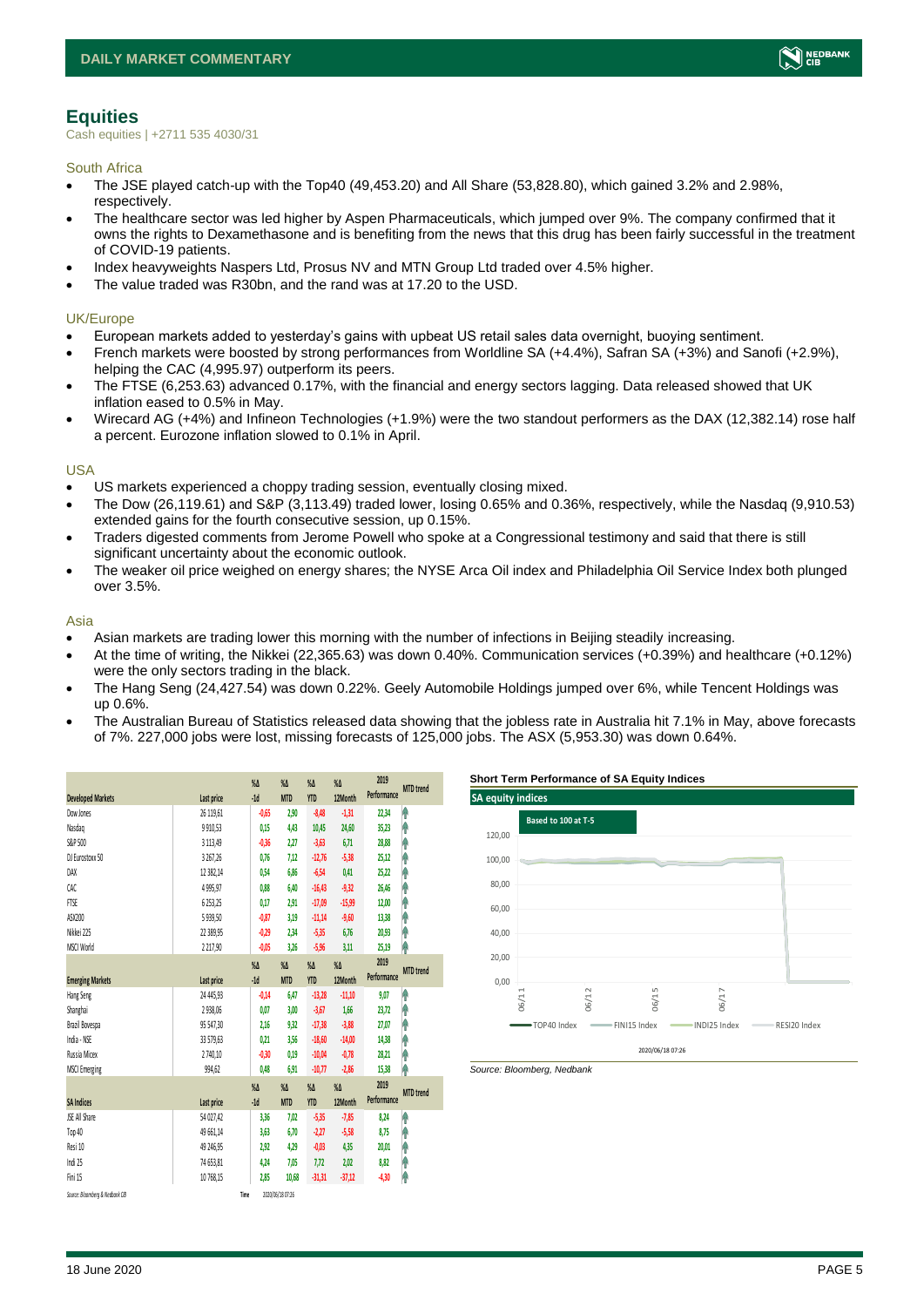

# <span id="page-5-0"></span>**Last Day To Trade**

Susan Correia | Scorreia@Nedbankcapital.co.za | +27 11 295 8227

| <b>SHARE CODE</b> | <b>SHARE NAME</b>                   | <b>DIVIDEND / INTEREST RATE</b> |
|-------------------|-------------------------------------|---------------------------------|
| 15 June 2020      |                                     |                                 |
| <b>EMH</b>        | E Media Holdings Ltd                | dividend $@11cps$               |
| <b>EMN</b>        | E Media Holdings Ltd -N-            | dividend $@11cps$               |
| <b>HPR</b>        | Hosken Pax Log and Rail             | dividend $@31cps$               |
| <b>MIX</b>        | Mix Telematics Ltd                  | dividend @ 4cps                 |
| <b>NVE</b>        | <b>Nvest Financial Holdings Ltd</b> | dividend @ 6.5cps               |
| QFH               | Quantum Foods Holdings Ltd          | dividend $@$ 6cps               |

*Source: JSE*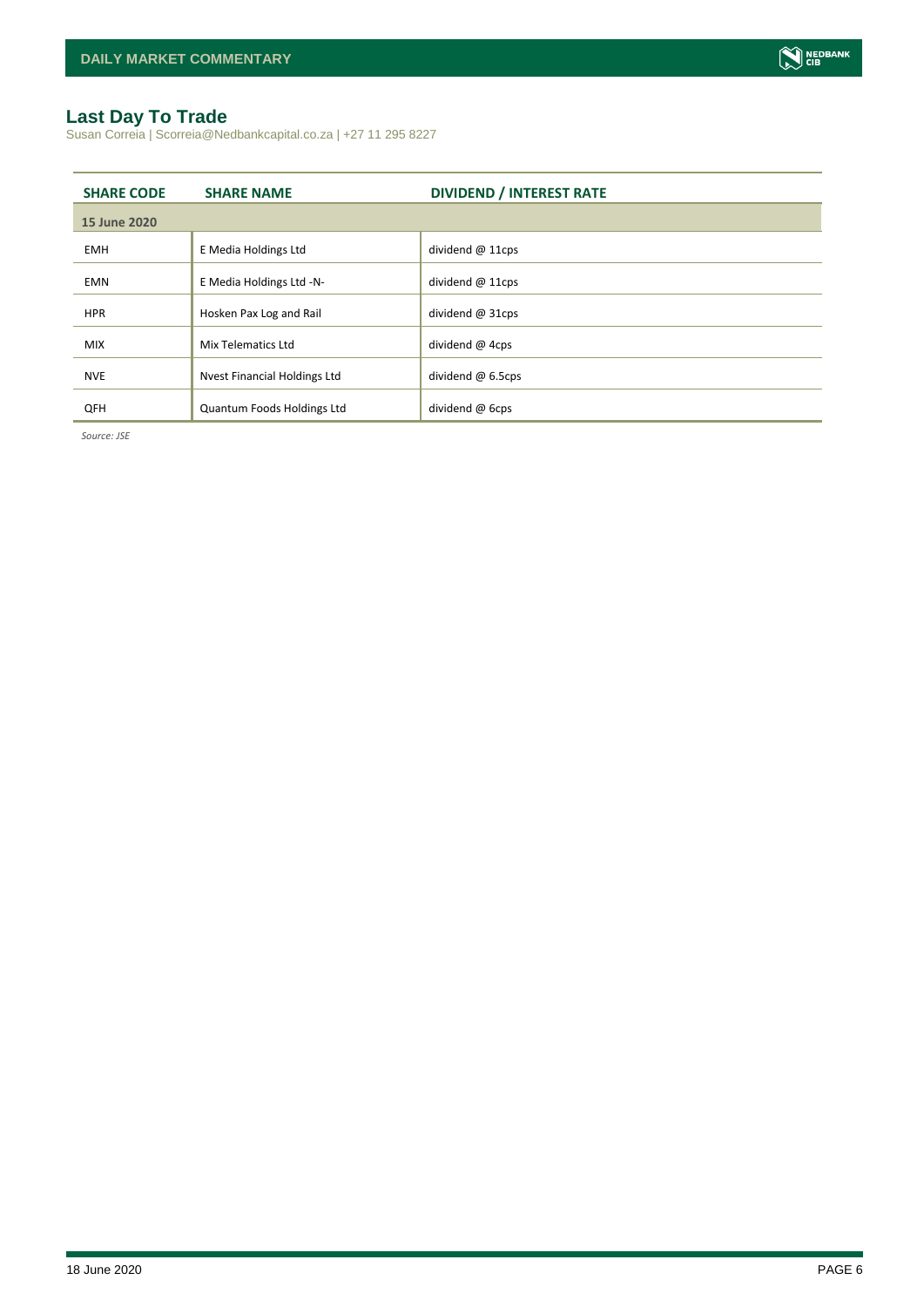#### <span id="page-6-0"></span>**JSE Performance**

Nedbank CIB Market Commentary | CIBMarketComm@Nedbank.co.za | +27 11 537 4091

| Top40 constituents                 | Last price | %Δ<br>$-1d$ | $\%$<br><b>MTD</b> | %Δ<br><b>YTD</b> | %Δ<br>12Month | 2019<br>Performance | <b>MTD</b> trend |
|------------------------------------|------------|-------------|--------------------|------------------|---------------|---------------------|------------------|
| ABG: Absa Group Ltd                |            |             |                    |                  |               |                     | Đ                |
| AGL: Anglo American Plc            | 392,00     | 3,16        | 7,24               | $-1,71$          | $-0,10$       | 23,76               | φ                |
| AMS: Anglo American Platinum Ltd   | 1 1 24,88  | 2,26        | 1,35               | $-12,06$         | 41,89         | 143,03              | Ą                |
| ANG: Anglogold Ashanti Ltd         | 423,31     | 3,45        | $-0,28$            | 33,75            | 88,25         | 74,14               | V                |
| APN : Aspen Pharmacare Holdings Lt | 153,00     | 9,29        | 9,54               | 28,33            | 56,65         | $-11,57$            | φ                |
| BHP: Bhp Group Plc                 | 356,14     | 2,42        | 3,51               | 7,99             | $-0,45$       | 8,56                | φ                |
| BID: Bid Corp Ltd                  | 280,00     | 7,07        | 13,68              | $-15,21$         | $-12,12$      | 24,61               | Ą                |
| BTI: British American Tobacco Plc  | 675,28     | 4,77        | $-2,61$            | 13,04            | 28,94         | 27,29               | V                |
| BVT: Bidvest Group Ltd             | 147,64     | $-0,35$     | $-2,77$            | $-27,90$         | $-24,52$      | $-1,01$             | ψ                |
| CFR : Financiere Richemont-Dep Rec | 107,59     | $-0,67$     | 5,35               | $-1, 77$         | $-9,18$       | 16,96               | Ą                |
| CLS : Clicks Group Ltd             | 227,85     | 3,18        | $-2,11$            | $-11,20$         | 7,78          | 34,02               | ψ                |
| CPI : Capitec Bank Holdings Ltd    | 912,00     | 2,37        | 7,83               | $-36,94$         | $-29,65$      | 29,35               | φ                |
| DSY: Discovery Ltd                 | 109,92     | 4,26        | 11,88              | $-8,88$          | $-27,77$      | $-24,51$            | φ                |
| FSR: Firstrand Ltd                 | 42,88      | 1,49        | 6,85               | $-31,72$         | $-37,40$      | $-4,21$             | φ                |
| GFI : Gold Fields Ltd              | 133,25     | 4,63        | $-2,81$            | 38,99            | 81,42         | 94,30               | ψ                |
| GRT : Growthpoint Properties Ltd   | 14, 77     | 1,44        | 18,35              | $-33,20$         | $-39,47$      | $-5,11$             | φ                |
| IMP : Impala Platinum Holdings Ltd | 116,50     | 2,04        | $-0,50$            | $-18,83$         | 68,06         | 291,28              | V                |
| INL: Investec Ltd                  | 35,50      | 4,23        | 16,74              | $-39,77$         | $-44,82$      | 5,01                | φ                |
| INP: Investec Plc                  | 36,21      | 3,19        | 15,87              | $-44,91$         | $-49,58$      | 2,89                | φ                |
| MCG: Multichoice Group Ltd         | 104,20     | 2,46        | 20,45              | $-10,56$         | $-20,34$      |                     | φ                |
| MNP: Mondi Plc                     | 325,74     | 5,56        | $-0,66$            | $-0,17$          | 2,76          | 7,31                | V                |
| MRP : Mr Price Group Ltd           | 142,10     | 3,17        | 9,31               | $-22,14$         | $-31,02$      | $-25,86$            | Ą                |
| MTN: Mtn Group Ltd                 | 56,87      | 6,48        | 5,51               | $-31,06$         | $-46,54$      | $-7,31$             | φ                |
| NED : Nedbank Group Ltd            | 114,98     | 3,91        | 16,40              | $-46,35$         | $-55,97$      | $-21,99$            | φ                |
| NHM: Northam Platinum Ltd          | 105,56     | 1,00        | $-3,70$            | $-14,61$         | 73,76         | 185,76              | V                |
| NPN : Naspers Ltd-N Shs            | 3 068,88   | 6,70        | 10,06              | 33,97            | 27,84         | 19,65               | φ                |
| NRP : Nepi Rockcastle Plc          | 89,50      | 3,73        | 0,00               | $-27,72$         | $-30,88$      | 9,58                | Đ                |
| OMU: Old Mutual Ltd                | 12,70      | 2,75        | 13,09              | $-35,40$         | $-41,26$      | $-12,23$            | φ                |
| <b>PRX: Prosus Nv</b>              | 1530,00    | 4,94        | 7,40               | 45,16            |               |                     | Ĥ                |
| RDF : Redefine Properties Ltd      | 2,83       | $-1,74$     | 47,40              | $-62,57$         | $-68,97$      | $-21,82$            | φ                |
| REM : Remgro Ltd                   | 109,18     | 1,91        | 7,48               | $-23,41$         | $-21,04$      | 0,13                | φ                |
| RMH: Rmb Holdings Ltd              | 57,05      | 1,86        | 7,72               | $-29,08$         | $-31,83$      | 1,95                | φ                |
| RNI : Reinet Investments Sca       | 303,00     | 4,84        | 10,18              | 9,19             | 31,50         | 27,03               | φ                |
| SBK: Standard Bank Group Ltd       | 111,19     | 4,13        | 9,43               | $-33,94$         | $-44,50$      | $-5,87$             | Ĥ                |
| SHP: Shoprite Holdings Ltd         | 106,38     | 1,73        | 2,81               | $-15,52$         | $-38,10$      | $-33,78$            | φ                |
| SLM : Sanlam Ltd                   | 61,73      | 4,05        | 9,12               | $-21,96$         | $-21,93$      | $-0,88$             | Ĥ                |
| SOL: Sasol Ltd                     | 143,57     | 2,68        | 58,64              | $-52,69$         | $-59,87$      | $-28,59$            | φ                |
| SPP: Spar Group Limited/The        | 175,00     | 2,22        | $-0,11$            | $-11,40$         | $-9,16$       | $-4,81$             | ψ                |
| SSW : Sibanye Stillwater Ltd       | 32, 72     | 0,12        | 1,08               | $-8,83$          | 120,93        | 258,18              | φ                |
| VOD: Vodacom Group Ltd             | 127,96     | 0,46        | 1,37               | 10,98            | 1,08          | $-12,65$            | φ                |
| WHL: Woolworths Holdings Ltd       | 33,27      | 3,94        | 15,04              | $-31,54$         | $-32,49$      | $-11,78$            | φ                |
|                                    |            |             |                    |                  |               |                     |                  |

*Source: Bloomberg & Nedbank CIB* **Time**

Time 2020/06/18 07:26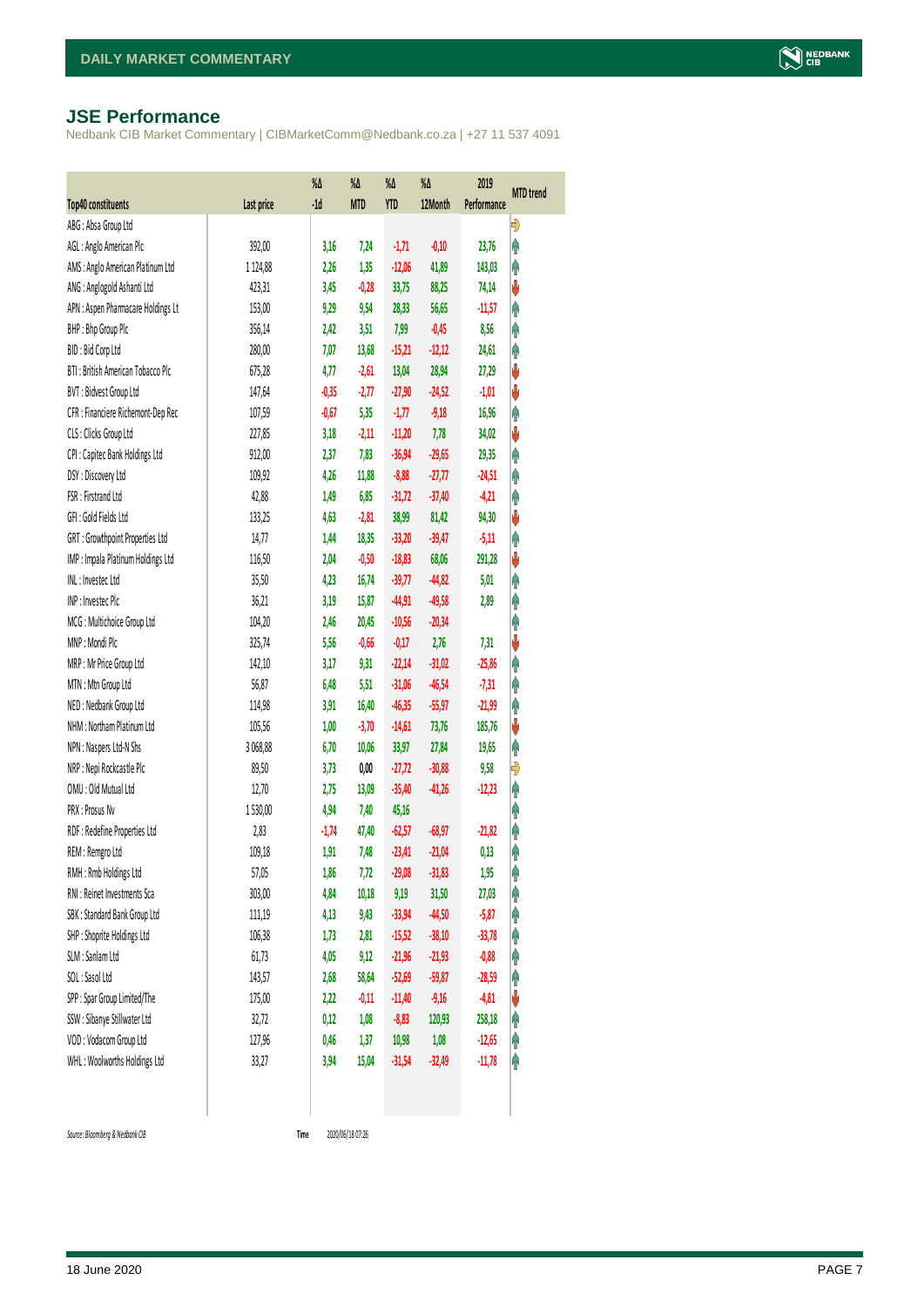# <span id="page-7-0"></span>**Economic Calendar**

Nedbank CIB Market Commentary | CIBMarketComm@Nedbank.co.za | +27 11 537 4091

|                          | Country    | Event                             | Period           | Survey      | Actual                   | Prior       | Revised      |
|--------------------------|------------|-----------------------------------|------------------|-------------|--------------------------|-------------|--------------|
| 17-June                  |            |                                   |                  |             |                          |             |              |
| 01:50 AM                 | JN         | Imports YoY                       | MAY              | $-20,40%$   | $-26,20%$                | $-7,20%$    |              |
| 01:50 AM                 | JN         | Trade Balance Adjusted            | <b>MAY</b>       | JPY -657,5b | JPY -601,0b              | JPY -996,3b | JPY -1043,1b |
| 01:50 AM                 | JN         | Exports YoY                       | <b>MAY</b>       | $-26,05%$   | $-28,30%$                | $-21,90%$   |              |
| 08:00 AM                 | UK         | CPI YoY                           | <b>MAY</b>       | 0,50%       | 0,50%                    | 0,80%       |              |
| 08:00 AM                 | UK         | PPI Input NSA YoY                 | <b>MAY</b>       | $-6,35%$    | $-10,00%$                | $-9,80%$    | $-10,20%$    |
| 11:00 AM                 | EC         | CPI Core YoY                      | MAY F            | 0,90%       | 0,90%                    | 0,90%       |              |
| 11:00 AM                 | ${\sf EC}$ | CPI YoY                           | MAY F            | 0,10%       | 0,10%                    | 0,30%       |              |
| 01:00 PM                 | US         | <b>MBA Mortgage Applications</b>  | FEB <sub>7</sub> |             | 8,00%                    | 9,30%       |              |
| 02:30 PM                 | US         | <b>Building Permits MoM</b>       | <b>MAY</b>       | 16,79%      | 14,40%                   | $-20,80%$   | $-21,40%$    |
| 02:30 PM                 | US         | Housing Starts MoM                | <b>MAY</b>       | 23,46%      | 4,30%                    | $-30,20%$   | $-26,40%$    |
| 02:30 PM                 | US         | <b>Building Permits</b>           | <b>MAY</b>       | 1245k       | 1220k                    | 1074k       | 1066k        |
| 02:30 PM                 | US         | <b>Housing Starts</b>             | <b>MAY</b>       | 1100k       | 974k                     | 891k        | 934k         |
| 18-June                  |            |                                   |                  |             |                          |             |              |
| 01:00 PM                 | UK         | Bank of England Bank Rate         | <b>JUN 18</b>    | 0,10%       | $\overline{a}$           | 0,10%       |              |
| 02:30 PM                 | US         | Philadelphia Fed Business Outlook | JUN              | $-21,4$     |                          | $-43,1$     |              |
| 04:00 PM                 | US         | Leading Index                     | <b>MAY</b>       | 2,40%       |                          | $-4,40%$    |              |
| 19-June                  |            |                                   |                  |             |                          |             |              |
| 01:30 AM                 | JN         | Natl CPI YoY                      | MAY              | 0,20%       |                          | 0,10%       |              |
| 08:00 AM                 | UK         | Retail Sales Inc Auto Fuel YoY    | MAY              | $-16,40%$   |                          | $-22,60%$   |              |
| 08:00 AM                 | UK         | PSNB ex Banking Groups            | <b>MAY</b>       | GBP 50,0b   | $\overline{\phantom{a}}$ | GBP 62,1b   |              |
| 08:00 AM                 | GE         | PPI YoY                           | <b>MAY</b>       | $-2,00\%$   |                          | $-1,90%$    |              |
| 10:00 AM                 | EC         | <b>ECB Current Account SA</b>     | APR              |             | $\blacksquare$           | EUR 27,4b   |              |
| 22-June                  |            |                                   |                  |             |                          |             |              |
| 02:30 PM                 | US         | Chicago Fed Nat Activity Index    | <b>MAY</b>       |             |                          | $-16,74$    |              |
| 04:00 PM                 | ${\sf EC}$ | Consumer Confidence               | <b>JUNA</b>      | 0,00        |                          | $-18,80$    |              |
| 04:00 PM                 | US         | <b>Existing Home Sales</b>        | <b>MAY</b>       | 4,11m       |                          | 4,33m       |              |
| 04:00 PM                 | US         | Existing Home Sales MoM           | <b>MAY</b>       | $-5,11%$    | $\overline{\phantom{a}}$ | $-17,84%$   |              |
|                          |            |                                   |                  |             |                          |             |              |
| <b>Source: Bloomberg</b> |            | 2020/06/18 07:25                  |                  |             |                          |             |              |